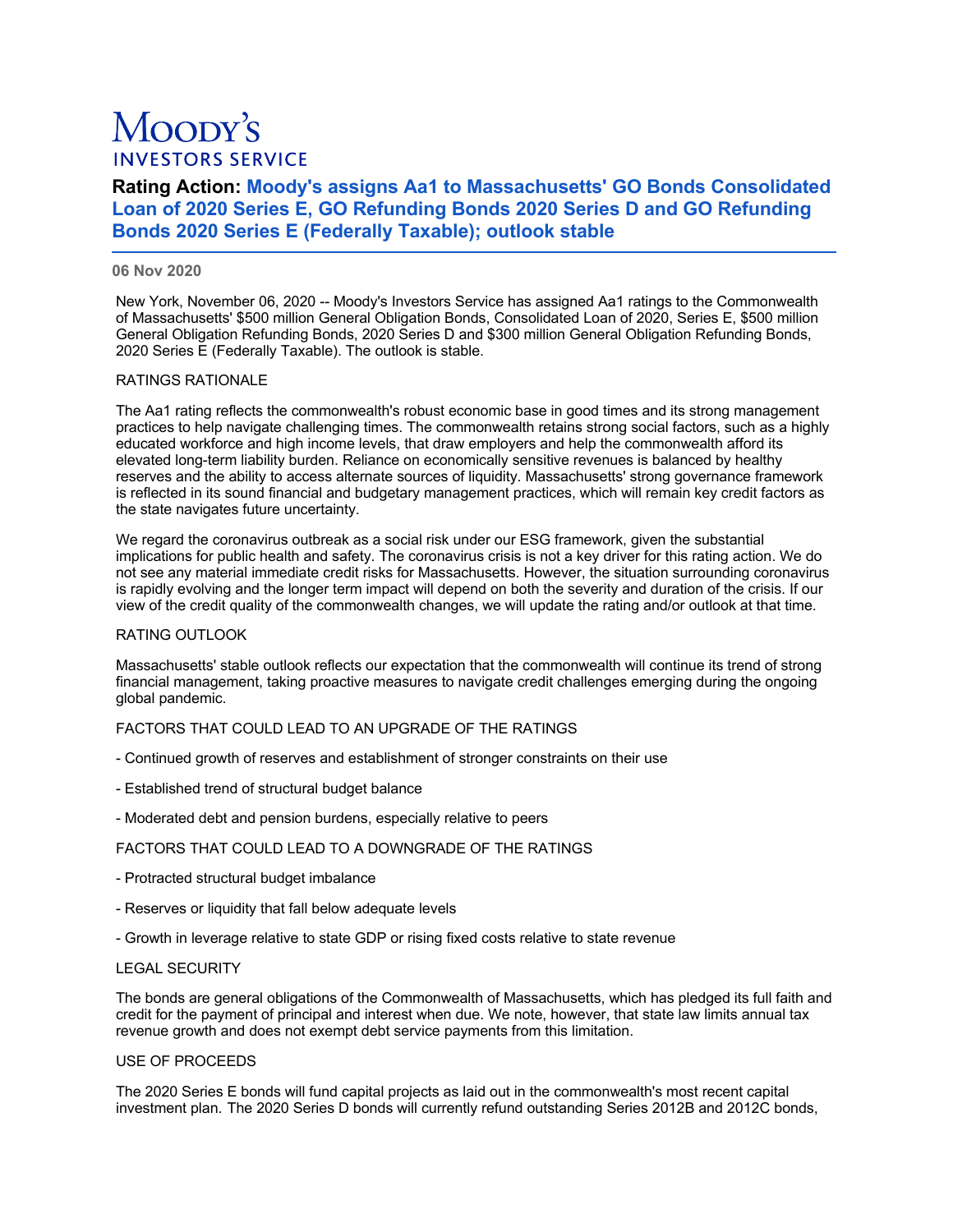along with 2018 Variable Rate Refunding Series A, for expected net present value savings, the majority of which will be taken through fiscal 2031. The 2020 Series E refunding bonds will advance refund 2001B refunding bonds, GO Consolidated Loan of 2011 Series D, Consolidated Loan of 2013 Series D and Consolidated Loan of 2014 Series A for expected net present value savings.

#### PROFILE

The Commonwealth of Massachusetts is the 15th largest state by population, boasting an estimated 6.9 million residents in 2019. Its gross domestic product, reaching \$596 billion, ranks 11th among the states. Per capita income was 132% of the national average in 2019, the 2nd highest.

#### METHODOLOGY

The principal methodology used in these ratings was US States and Territories published in April 2018 and available at [https://www.moodys.com/researchdocumentcontentpage.aspx?docid=PBM\\_1084466](https://www.moodys.com/researchdocumentcontentpage.aspx?docid=PBM_1084466) . Alternatively, please see the Rating Methodologies page on www.moodys.com for a copy of this methodology.

## REGULATORY DISCLOSURES

For further specification of Moody's key rating assumptions and sensitivity analysis, see the sections Methodology Assumptions and Sensitivity to Assumptions in the disclosure form. Moody's Rating Symbols and Definitions can be found at: [https://www.moodys.com/researchdocumentcontentpage.aspx?docid=PBC\\_79004](https://www.moodys.com/researchdocumentcontentpage.aspx?docid=PBC_79004)

For ratings issued on a program, series, category/class of debt or security this announcement provides certain regulatory disclosures in relation to each rating of a subsequently issued bond or note of the same series, category/class of debt, security or pursuant to a program for which the ratings are derived exclusively from existing ratings in accordance with Moody's rating practices. For ratings issued on a support provider, this announcement provides certain regulatory disclosures in relation to the credit rating action on the support provider and in relation to each particular credit rating action for securities that derive their credit ratings from the support provider's credit rating. For provisional ratings, this announcement provides certain regulatory disclosures in relation to the provisional rating assigned, and in relation to a definitive rating that may be assigned subsequent to the final issuance of the debt, in each case where the transaction structure and terms have not changed prior to the assignment of the definitive rating in a manner that would have affected the rating. For further information please see the ratings tab on the issuer/entity page for the respective issuer on www.moodys.com.

The ratings have been disclosed to the rated entity or its designated agent(s) and issued with no amendment resulting from that disclosure.

These ratings are solicited. Please refer to Moody's Policy for Designating and Assigning Unsolicited Credit Ratings available on its website www.moodys.com.

Regulatory disclosures contained in this press release apply to the credit rating and, if applicable, the related rating outlook or rating review.

Moody's general principles for assessing environmental, social and governance (ESG) risks in our credit analysis can be found at [https://www.moodys.com/researchdocumentcontentpage.aspx?docid=PBC\\_1133569](https://www.moodys.com/researchdocumentcontentpage.aspx?docid=PBC_1133569).

The Global Scale Credit Rating on this Credit Rating Announcement was issued by one of Moody's affiliates outside the EU and is endorsed by Moody's Deutschland GmbH, An der Welle 5, Frankfurt am Main 60322, Germany, in accordance with Art.4 paragraph 3 of the Regulation (EC) No 1060/2009 on Credit Rating Agencies. Further information on the EU endorsement status and on the Moody's office that issued the credit rating is available on www.moodys.com.

Please see www.moodys.com for any updates on changes to the lead rating analyst and to the Moody's legal entity that has issued the rating.

Please see the ratings tab on the issuer/entity page on www.moodys.com for additional regulatory disclosures for each credit rating.

Genevieve Nolan Lead Analyst State Ratings Moody's Investors Service, Inc.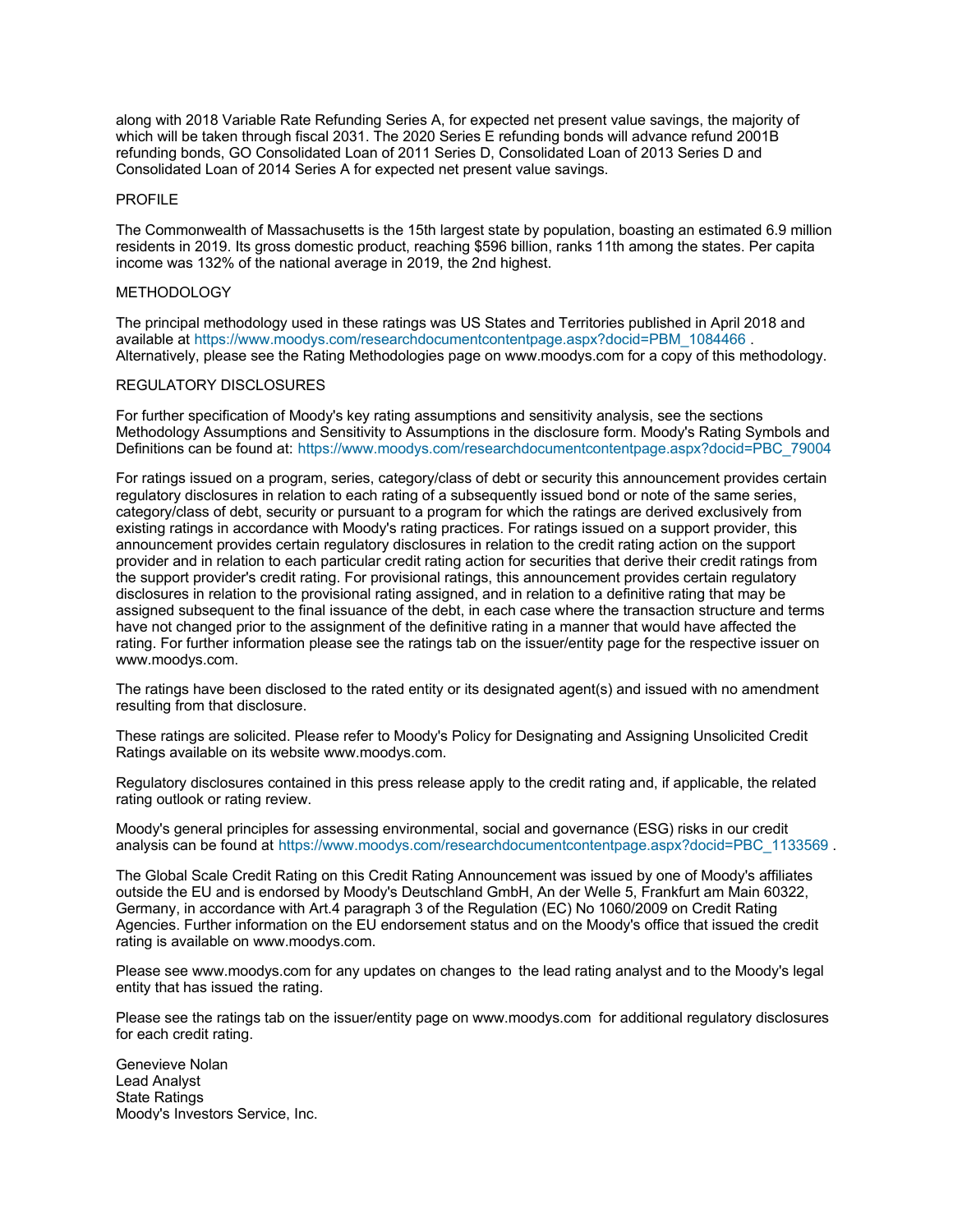7 World Trade Center 250 Greenwich Street New York 10007 US JOURNALISTS: 1 212 553 0376 Client Service: 1 212 553 1653

Moody's Investors Service, Inc.

Nicholas Samuels Additional Contact State Ratings JOURNALISTS: 1 212 553 0376 Client Service: 1 212 553 1653

Releasing Office: Moody's Investors Service, Inc. 250 Greenwich Street New York, NY 10007 U.S.A JOURNALISTS: 1 212 553 0376 Client Service: 1 212 553 1653

© 2020 Moody's Corporation, Moody's Investors Service, Inc., Moody's Analytics, Inc. and/or their licensors and affiliates (collectively, "MOODY'S"). All rights reserved.

Moopy's

**INVESTORS SERVICE** 

**CREDIT RATINGS ISSUED BY MOODY'S INVESTORS SERVICE, INC. AND/OR ITS CREDIT RATINGS AFFILIATES ARE MOODY'S CURRENT OPINIONS OF THE RELATIVE FUTURE CREDIT RISK OF ENTITIES, CREDIT COMMITMENTS, OR DEBT OR DEBT-LIKE SECURITIES, AND MATERIALS, PRODUCTS, SERVICES AND INFORMATION PUBLISHED BY MOODY'S (COLLECTIVELY, "PUBLICATIONS") MAY INCLUDE SUCH CURRENT OPINIONS. MOODY'S INVESTORS SERVICE DEFINES CREDIT RISK AS THE RISK THAT AN ENTITY MAY NOT MEET ITS CONTRACTUAL FINANCIAL OBLIGATIONS AS THEY COME DUE AND ANY ESTIMATED FINANCIAL LOSS IN THE EVENT OF DEFAULT OR IMPAIRMENT. SEE MOODY'S RATING SYMBOLS AND DEFINITIONS PUBLICATION FOR INFORMATION ON THE TYPES OF CONTRACTUAL FINANCIAL OBLIGATIONS ADDRESSED BY MOODY'S INVESTORS SERVICE CREDIT RATINGS. CREDIT RATINGS DO NOT ADDRESS ANY OTHER RISK, INCLUDING BUT NOT LIMITED TO: LIQUIDITY RISK, MARKET VALUE RISK, OR PRICE VOLATILITY. CREDIT RATINGS, NON-CREDIT ASSESSMENTS ("ASSESSMENTS"), AND OTHER OPINIONS INCLUDED IN MOODY'S PUBLICATIONS ARE NOT STATEMENTS OF CURRENT OR HISTORICAL FACT. MOODY'S PUBLICATIONS MAY ALSO INCLUDE QUANTITATIVE MODEL-BASED ESTIMATES OF CREDIT RISK AND RELATED OPINIONS OR COMMENTARY PUBLISHED BY MOODY'S ANALYTICS, INC. AND/OR ITS AFFILIATES. MOODY'S CREDIT RATINGS, ASSESSMENTS, OTHER OPINIONS AND PUBLICATIONS DO NOT CONSTITUTE OR PROVIDE INVESTMENT OR FINANCIAL ADVICE, AND MOODY'S CREDIT RATINGS, ASSESSMENTS, OTHER OPINIONS AND PUBLICATIONS ARE NOT AND DO NOT PROVIDE RECOMMENDATIONS TO PURCHASE, SELL, OR HOLD PARTICULAR SECURITIES. MOODY'S CREDIT RATINGS, ASSESSMENTS, OTHER OPINIONS AND PUBLICATIONS DO NOT COMMENT ON THE SUITABILITY OF AN INVESTMENT FOR ANY PARTICULAR INVESTOR. MOODY'S ISSUES ITS CREDIT RATINGS, ASSESSMENTS AND OTHER OPINIONS AND PUBLISHES ITS PUBLICATIONS WITH THE EXPECTATION AND UNDERSTANDING THAT EACH INVESTOR WILL, WITH DUE CARE, MAKE ITS OWN STUDY AND EVALUATION OF EACH SECURITY THAT IS UNDER CONSIDERATION FOR PURCHASE, HOLDING, OR SALE.** 

MOODY'S CREDIT RATINGS**,** ASSESSMENTS, OTHER OPINIONS, AND PUBLICATIONS ARE NOT INTENDED FOR USE BY RETAIL INVESTORS AND IT WOULD BE RECKLESS AND INAPPROPRIATE FOR RETAIL INVESTORS TO USE MOODY'S CREDIT RATINGS, ASSESSMENTS, OTHER OPINIONS OR PUBLICATIONS WHEN MAKING AN INVESTMENT DECISION. IF IN DOUBT YOU SHOULD CONTACT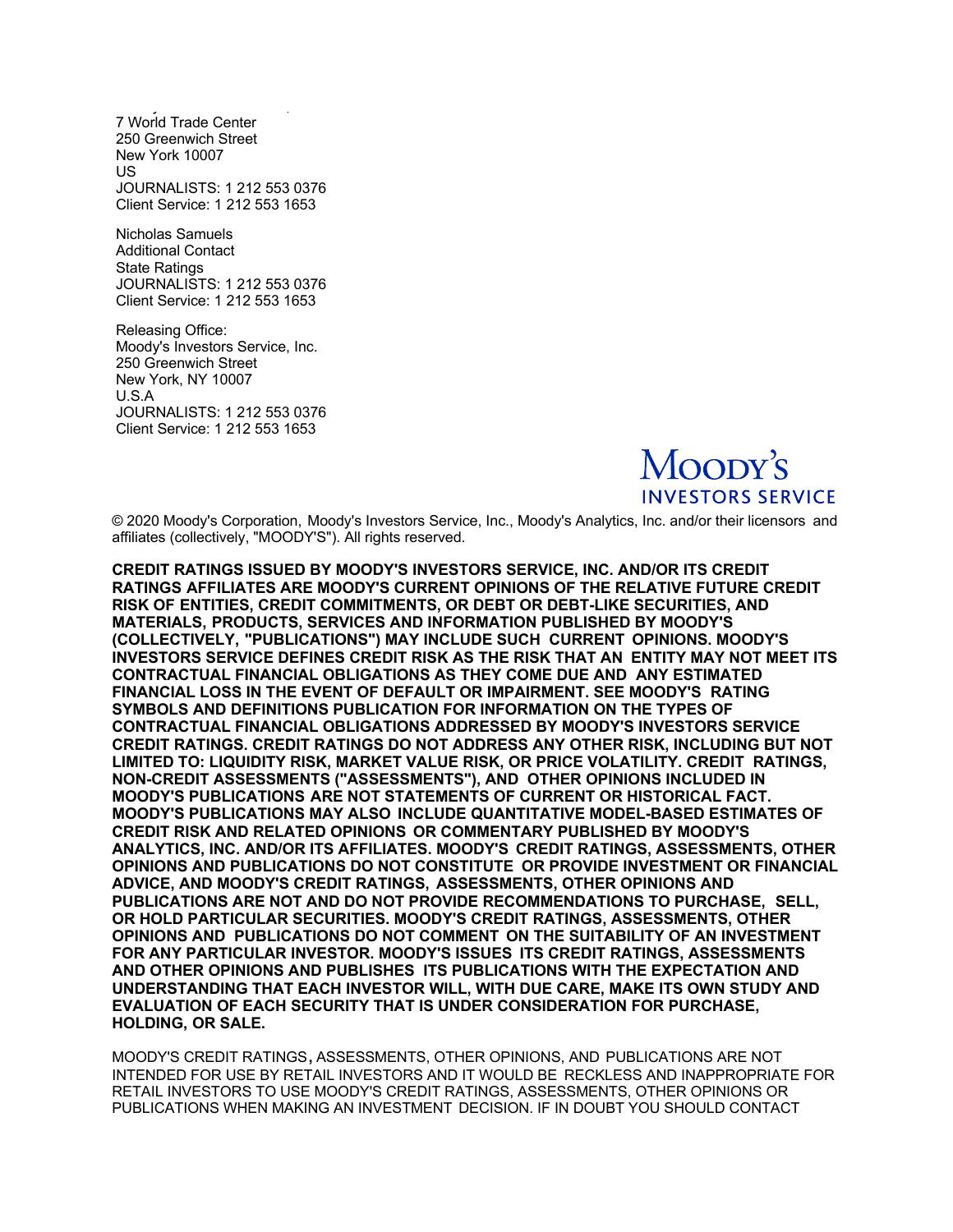YOUR FINANCIAL OR OTHER PROFESSIONAL ADVISER.

ALL INFORMATION CONTAINED HEREIN IS PROTECTED BY LAW, INCLUDING BUT NOT LIMITED TO, COPYRIGHT LAW, AND NONE OF SUCH INFORMATION MAY BE COPIED OR OTHERWISE REPRODUCED, REPACKAGED, FURTHER TRANSMITTED, TRANSFERRED, DISSEMINATED, REDISTRIBUTED OR RESOLD, OR STORED FOR SUBSEQUENT USE FOR ANY SUCH PURPOSE, IN WHOLE OR IN PART, IN ANY FORM OR MANNER OR BY ANY MEANS WHATSOEVER, BY ANY PERSON WITHOUT MOODY'S PRIOR WRITTEN CONSENT.

MOODY'S CREDIT RATINGS**,** ASSESSMENTS, OTHER OPINIONS AND PUBLICATIONS ARE NOT INTENDED FOR USE BY ANY PERSON AS A BENCHMARK AS THAT TERM IS DEFINED FOR REGULATORY PURPOSES AND MUST NOT BE USED IN ANY WAY THAT COULD RESULT IN THEM BEING CONSIDERED A BENCHMARK.

All information contained herein is obtained by MOODY'S from sources believed by it to be accurate and reliable. Because of the possibility of human or mechanical error as well as other factors, however, all information contained herein is provided "AS IS" without warranty of any kind. MOODY'S adopts all necessary measures so that the information it uses in assigning a credit rating is of sufficient quality and from sources MOODY'S considers to be reliable including, when appropriate, independent third-party sources. However, MOODY'S is not an auditor and cannot in every instance independently verify or validate information received in the rating process or in preparing its Publications.

To the extent permitted by law, MOODY'S and its directors, officers, employees, agents, representatives, licensors and suppliers disclaim liability to any person or entity for any indirect, special, consequential, or incidental losses or damages whatsoever arising from or in connection with the information contained herein or the use of or inability to use any such information, even if MOODY'S or any of its directors, officers, employees, agents, representatives, licensors or suppliers is advised in advance of the possibility of such losses or damages, including but not limited to: (a) any loss of present or prospective profits or (b) any loss or damage arising where the relevant financial instrument is not the subject of a particular credit rating assigned by MOODY'S.

To the extent permitted by law, MOODY'S and its directors, officers, employees, agents, representatives, licensors and suppliers disclaim liability for any direct or compensatory losses or damages caused to any person or entity, including but not limited to by any negligence (but excluding fraud, willful misconduct or any other type of liability that, for the avoidance of doubt, by law cannot be excluded) on the part of, or any contingency within or beyond the control of, MOODY'S or any of its directors, officers, employees, agents, representatives, licensors or suppliers, arising from or in connection with the information contained herein or the use of or inability to use any such information.

NO WARRANTY, EXPRESS OR IMPLIED, AS TO THE ACCURACY, TIMELINESS, COMPLETENESS, MERCHANTABILITY OR FITNESS FOR ANY PARTICULAR PURPOSE OF ANY CREDIT RATING, ASSESSMENT, OTHER OPINION OR INFORMATION IS GIVEN OR MADE BY MOODY'S IN ANY FORM OR MANNER WHATSOEVER.

Moody's Investors Service, Inc., a wholly-owned credit rating agency subsidiary of Moody's Corporation ("MCO"), hereby discloses that most issuers of debt securities (including corporate and municipal bonds, debentures, notes and commercial paper) and preferred stock rated by Moody's Investors Service, Inc. have, prior to assignment of any credit rating, agreed to pay to Moody's Investors Service, Inc. for credit ratings opinions and services rendered by it fees ranging from \$1,000 to approximately \$2,700,000. MCO and Moody's investors Service also maintain policies and procedures to address the independence of Moody's Investors Service credit ratings and credit rating processes. Information regarding certain affiliations that may exist between directors of MCO and rated entities, and between entities who hold credit ratings from Moody's Investors Service and have also publicly reported to the SEC an ownership interest in MCO of more than 5%, is posted annually at [www.moodys.com](http://www.moodys.com/) under the heading "Investor Relations — Corporate Governance — Director and Shareholder Affiliation Policy."

Additional terms for Australia only: Any publication into Australia of this document is pursuant to the Australian Financial Services License of MOODY'S affiliate, Moody's Investors Service Pty Limited ABN 61 003 399 657AFSL 336969 and/or Moody's Analytics Australia Pty Ltd ABN 94 105 136 972 AFSL 383569 (as applicable). This document is intended to be provided only to "wholesale clients" within the meaning of section 761G of the Corporations Act 2001. By continuing to access this document from within Australia, you represent